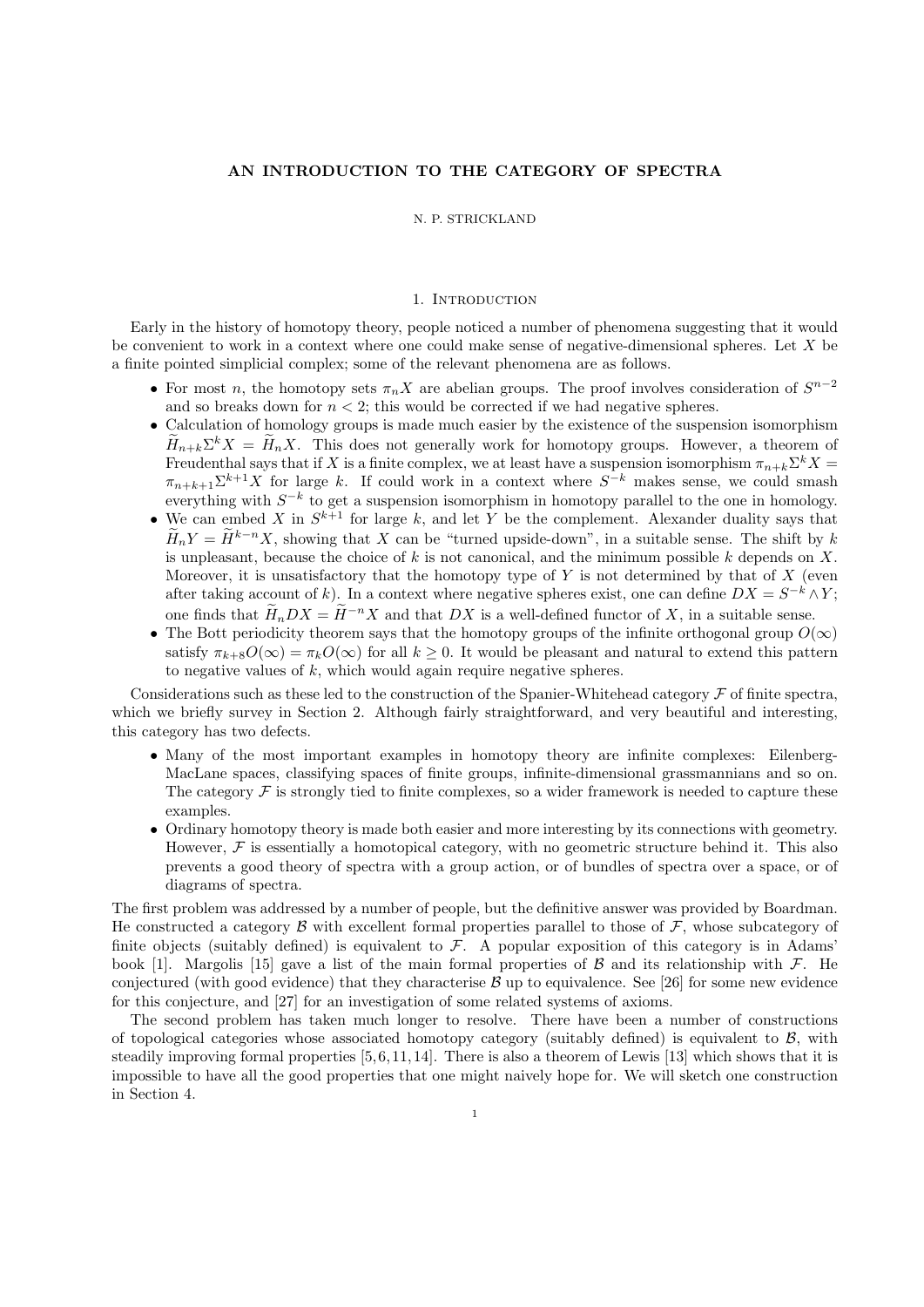#### 2. The finite stable category

2.1. Basics. We first recall some basic definitions. In this section all spaces are assumed to be finite CW complexes with basepoints. (We could equally well use simplicial complexes instead, at the price of having to subdivide and simplicially approximate from time to time.) We write 0 for all basepoints, and we write  $[A, B]$  for the set of based homotopy classes of maps from A to B. We define  $A \vee B$  to be the quotient of the disjoint union of A and B in which the two basepoints are identified together. We also define  $A \wedge B$  to be the quotient of  $A \times B$  in which the subspace  $A \times 0 \cup 0 \times B$  is identified with the single point (0,0). This is called the smash product of  $A$  and  $B$ ; note that it is commutative and associative up to isomorphism and that  $S^0 \wedge A = A$ , where  $S^0 = \{0, 1\}$ . Moreover,  $A \wedge (B \vee C) = (A \wedge B) \vee (A \wedge C)$  and  $[A \vee B, C] = [A, C] \times [B, C]$ (so  $\vee$  is the coproduct in the homotopy category of pointed spaces). We let  $S^1$  denote the quotient of [0, 1] in which 0 is identified with 1, and we write  $\Sigma A = S^1 \wedge A$ . One can check that  $\Sigma$  sends the ball  $B^n$  to  $B^{n+1}$ and the sphere  $S^n$  to  $S^{n+1}$ , and the reduced homology of  $\Sigma A$  is just  $\widetilde{H}_n(\Sigma A) = \widetilde{H}_{n-1}(A)$ . Thus, we think of  $\Sigma$  as shifting all dimensions by one.

The quotient space of  $S^1$  in which 1/2 is identified with 0 is evidently homeomorphic to  $S^1 \vee S^1$ , so we get a map  $\delta: S^1 \to S^1 \vee S^1$  and thus a map  $\delta: \Sigma A \to \Sigma A \vee \Sigma A$ . It is well-known that the induced map  $\delta^*$ :  $[\Sigma A, B] \times [\Sigma A, B] \rightarrow [\Sigma A, B]$  makes  $[\Sigma A, B]$  into a group. There are apparently n different group structures on  $[\Sigma^n A, B]$ , but it is also well-known that they are all the same, and they are commutative when  $n > 1$ . We have an evident sequence of maps

$$
[A, B] \xrightarrow{\Sigma} [\Sigma A, \Sigma B] \xrightarrow{\Sigma} [\Sigma^2 A, \Sigma^2 B] \to \dots
$$

Apart from the first two terms, it is a sequence of Abelian groups and homomorphisms. By a fundamental theorem of Freudenthal, after a finite number of terms, it becomes a sequence of isomorphisms. We define  $[\Sigma^{\infty} A, \Sigma^{\infty} B]$  to be the group  $[\Sigma^N A, \Sigma^N B]$  for large N, or if you prefer the colimit  $\lim_{N \to \infty} [\Sigma^N A, \Sigma^N B]$ . After doing a little point-set topology, one concludes that this is the same as the set  $\overrightarrow{[A,QB]}$ , where  $\overrightarrow{QB}$  =  $\lim_{N \to \infty} \Omega^N \Sigma^N B$  and  $\Omega^N C$  means the space of based continuous maps  $S^N \to C$ , with a suitable topology.

2.2. Finite spectra. One can define a category with one object called  $\Sigma^{\infty}A$  for each finite CW complex A, and morphisms  $[\Sigma^{\infty}A, \Sigma^{\infty}B]$ . It is easy to see that  $\Sigma$  induces a full and faithful endofunctor of this category. We prefer to arrange things so that  $\Sigma$  is actually an equivalence of categories. Accordingly, we define a category F whose objects are expressions of the form  $\Sigma^{\infty+n}A$  where A is a finite CW complex and n is an integer. (If you prefer, you can take the objects to be pairs  $(n, A)$ .) We refer to these objects as finite spectra. The maps are

$$
[\Sigma^{\infty+n}A, \Sigma^{\infty+m}B] = \varinjlim_N [\Sigma^{N+n}A, \Sigma^{N+m}B].
$$

Freudenthal's theorem again assures us that the limit is attained at a finite stage. The functor  $\Sigma$  induces a self-equivalence of the category F. There are evident extensions of the functors  $\vee$  and  $\wedge$  to F such that  $\Sigma^{\infty}A \vee \Sigma^{\infty}B = \Sigma^{\infty}(A \vee B)$  and  $\Sigma^{\infty}A \wedge \Sigma^{\infty}B = \Sigma^{\infty}(A \wedge B)$  (although care is needed with signs when defining the smash product of morphisms). The category  $\mathcal F$  is additive, with biproduct given by the functor ∨. The morphism sets  $[X, Y]$  in  $\mathcal F$  are finitely generated Abelian groups. One can define homology of finite spectra by  $H_n \Sigma^{\infty+m} A = \widetilde{H}_{n-m} A$ , and then the map

$$
H_*\colon \mathbb{Q}\otimes [X,Y]\to \prod_n \mathrm{Hom}(H_n(X;\mathbb{Q}),H_n(Y;\mathbb{Q}))
$$

is an isomorphism. The groups  $[X, Y]$  themselves are known to be recursively computable, but the guaranteed algorithms are of totally infeasible complexity. Nonetheless, there are methods of computation which require more intelligence than the algorithms but have a reasonable chance of success.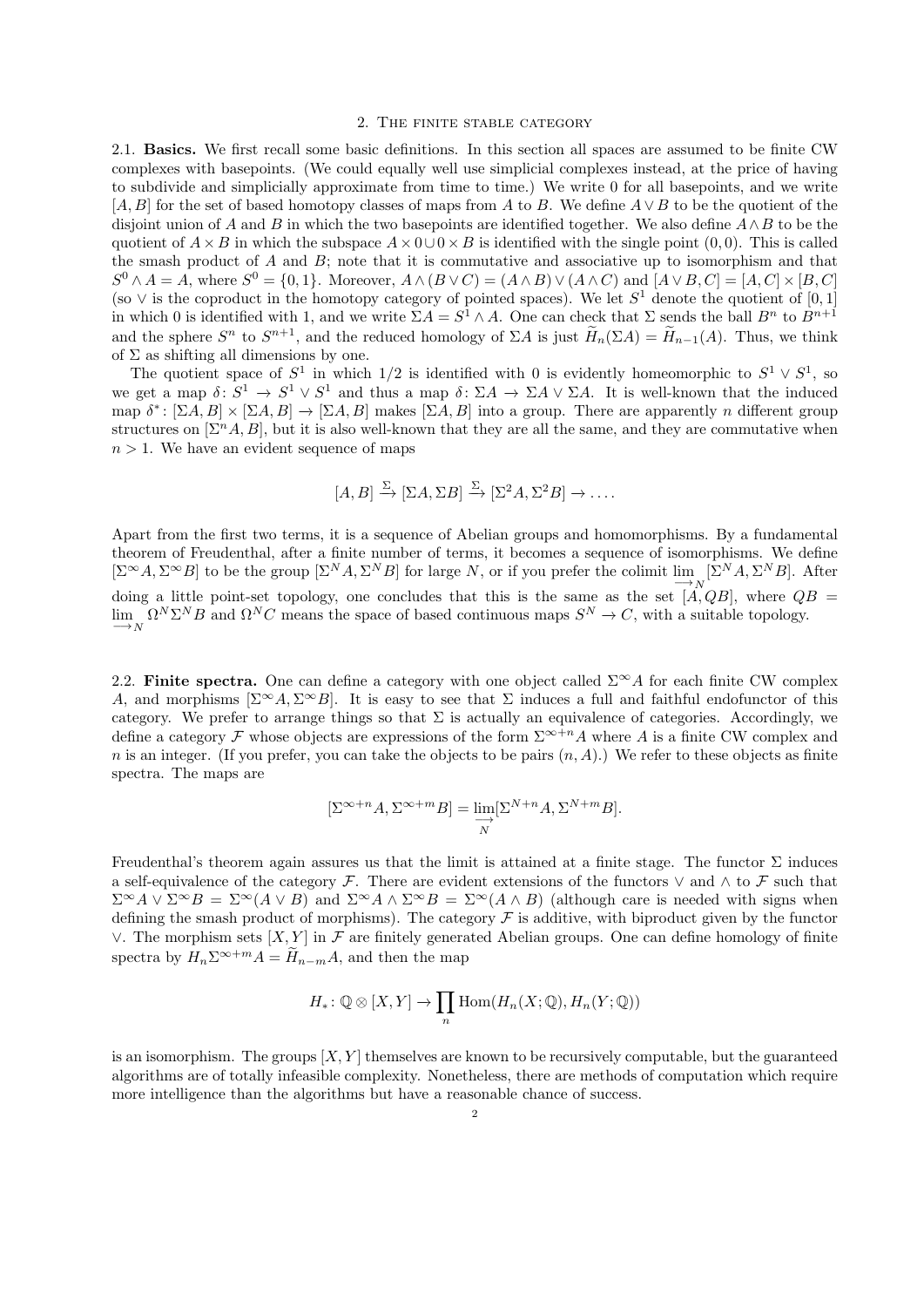2.3. Stable homotopy groups of spheres. Even the groups  $\pi_n^S = [\Sigma^{\infty+n} S^0, \Sigma^{\infty} S^0]$  are hard, and are only known for  $n \leq 60$  or so (they are zero when  $n < 0$ ). The first few groups are as follows:

$$
\pi_0^S = \mathbb{Z}\{\iota\}
$$
  
\n
$$
\pi_1^S = \mathbb{Z}/2\{\eta\}
$$
  
\n
$$
\pi_2^S = \mathbb{Z}/2\{\eta^2\}
$$
  
\n
$$
\pi_3^S = \mathbb{Z}/24\{\nu\}
$$
  
\n
$$
\pi_4^S = 0
$$
  
\n
$$
\pi_5^S = 0
$$
  
\n
$$
\pi_6^S = \mathbb{Z}/4\{\nu^2\}
$$

Here  $\iota$  is the identity map, and  $\eta$  comes from the map  $\eta$ 

: 
$$
S^3 = \{(z, w) \in \mathbb{C}^2 \mid |z|^2 + |w|^2 = 1\} \to \mathbb{C} \cup \{\infty\} = S^2
$$

defined by  $\eta(z, w) = z/w$ . Similarly,  $\nu$  comes from division of quaternions. The expression  $\eta^2$  really means  $\eta \circ (\Sigma \eta)$ , and  $\nu^2$  means  $\nu \circ (\Sigma^3 \nu)$ .

Many general results are also known. For example, for any prime p, the p-torsion part of  $\pi_n^S$  is known for  $n < 2p<sup>3</sup> - 2p$  and is zero for  $n < 2p - 3$  (provided  $n \neq 0$ ). Both the rank and the exponent are finite but unbounded as *n* tends to infinity. The group  $\pi_*^S$  is a graded ring, and is commutative in the graded sense. An important theorem of Nishida says that all elements of degree greater than zero are nilpotent.

2.4. Triangulation. The category  $\mathcal F$  is not Abelian. Instead, it has a triangulated structure. This means that there is a distinguished class of diagrams of the shape  $X \stackrel{f}{\to} Y \stackrel{g}{\to} Z \stackrel{h}{\to} \Sigma X$  (called exact triangles) with certain properties to be listed below. In our case the exact triangles can be described as follows. Let A be a subcomplex of a finite CW complex B, and let C be obtained from B by attaching a cone  $I \wedge A$ along the subspace  $\{1\} \times A = A$ . There is an evident copy of B in C, and if we collapse it to a point we get a copy of  $\Sigma A$ . We thus have a diagram of spaces  $A \to B \to C \to \Sigma A$ . We say that a diagram  $X \to Y \to Z \to \Sigma X$  of finite spectra is an exact triangle if it is isomorphic to a diagram of the form  $\Sigma^{\infty+n}A \to \Sigma^{\infty+n}B \to \Sigma^{\infty+n}C \to \Sigma^{\infty+n+1}A$  for some  $n \in \mathbb{Z}$  and some A, B and C as above. Incidentally, one can show that C is homotopy equivalent to the space  $B/A$  obtained from B by identifying A with the basepoint.

The axioms for a triangulated category are as follows. In our case, they all follow from the theory of Puppe sequences in unstable homotopy theory.

- (a) Any diagram isomorphic to an exact triangle is an exact triangle.
- (b) Any diagram of the form  $0 \to X \stackrel{1}{\to} X \to \Sigma 0 = 0$  is an exact triangle.
- (c) Any diagram  $X \stackrel{f}{\to} Y \stackrel{g}{\to} Z \stackrel{h}{\to} \Sigma X$  is an exact triangle if and only if the diagram  $Y \stackrel{g}{\to} Z \stackrel{h}{\to} Z$  $\Sigma X \longrightarrow \Sigma X$  is an exact triangle.
- (d) For any map  $f: X \to Y$  there exists a spectrum Z and maps g, h such that  $X \xrightarrow{f} Y \xrightarrow{g} Y \xrightarrow{h} \Sigma X$  is an exact triangle.
- (e) Suppose we have a diagram as shown below (with  $h$  missing), in which the rows lie are exact triangles and the rectangles commute. Then there exists a (nonunique) map  $h$  making the whole diagram commutative.

$$
U \longrightarrow V \longrightarrow W \longrightarrow \Sigma U
$$
  
\n
$$
f \downarrow g \downarrow h \downarrow \Sigma f
$$
  
\n
$$
X \longrightarrow Y \longrightarrow Z \longrightarrow \Sigma X
$$

(f) Suppose we have maps  $X \stackrel{v}{\to} Y \stackrel{u}{\to} Z$ , and exact triangles  $(X, Y, U)$ ,  $(X, Z, V)$  and  $(Y, Z, W)$  as shown in the diagram. (A circled arrow  $U \rightarrow \rightarrow X$  means a map  $U \rightarrow \Sigma X$ .) Then there exist maps r and s as shown, making  $(U, V, W)$  into an exact triangle, such that the following commutativities hold:

$$
au = rd \qquad \qquad es = (\Sigma v)b \qquad \qquad sa = f \qquad \qquad br = c
$$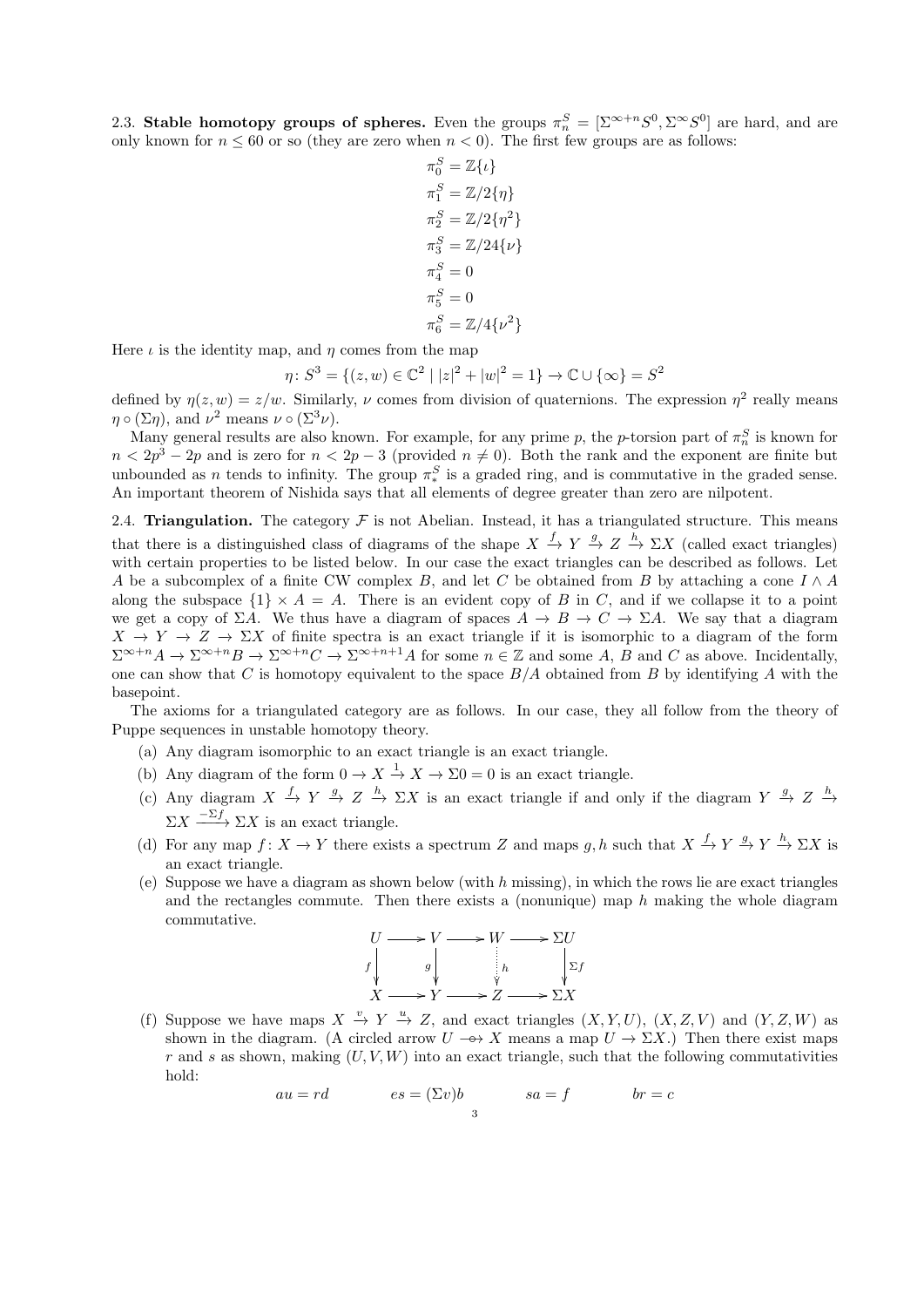

The last axiom is called the octahedral axiom (the diagram can be turned into an octahedron by lifting the outer vertices and drawing an extra line from  $W$  to  $U$ ). In our case it basically just says that when we have inclusions  $A \subseteq B \subseteq C$  of CW complexes we have  $(C/A)/(B/A) = C/B$ .

One of the most important consequences of the axioms is that whenever  $X \to Y \to Z \to \Sigma X$  is an exact triangle and  $W$  is a finite spectrum, we have long exact sequences

$$
\ldots \to [W, \Sigma^{-1}Z] \to [W, X] \to [W, Y] \to [W, Z] \to [W, \Sigma X] \to \ldots
$$

and

$$
\ldots \leftarrow [\Sigma^{-1}Z, W] \leftarrow [X, W] \leftarrow [Y, W] \leftarrow [Z, W] \leftarrow [\Sigma X, W] \leftarrow \ldots
$$

2.5. **Thom spectra.** Let X be a finite CW complex, and let V be a vector bundle over X. The Thom space  $X^V$  can be defined as the one-point compactification of the total space of V. This has many interesting properties, not least of which is the fact that when  $V$  is an oriented bundle of dimension  $n$ , the reduced cohomology  $\widetilde{H}^*(X^V)$  is a free module over  $H^*(X)$  on one generator in dimension n. This construction can be generalised to virtual bundles, in other words formal expressions of the form  $V - W$ , except that we now have a Thom spectrum  $X^{V-W}$  rather than a Thom space. The construction is to choose a surjective map from a trivial bundle  $\mathbb{R}^n \times X$  onto W, with kernel U say, and define  $X^{V-W} = \Sigma^{\infty-n} X^{V \oplus U}$ .

2.6. Duality. For any finite spectrum  $X$ , there is an essentially unique spectrum  $DX$  (called the Spanier-Whitehead dual of X) equipped with a natural isomorphism  $[W \wedge X, Y] = [W, DX \wedge Y]$ . This can be constructed in a number of different ways. One way is to start with a simplicial complex A and embed it simplicially as a proper subcomplex of  $S^{N+1}$  for some  $N > 0$ . One can show that the complement of A has a deformation retract B which is a finite simplicial complex, and  $D\Sigma^{\infty+n}A = \Sigma^{\infty-n}B$ . Note that Alexander duality implies that  $H_m X = H^{-m}DX$ .

An important example arises when  $X = \Sigma^{\infty} M_+$  for some smooth manifold M, with tangent bundle  $\tau$  say. It is not hard to show geometrically that  $D(\Sigma^{\infty}M_+)$  is  $M^{-\tau}$ , the Thom spectrum of the virtual bundle  $-\tau$ over  $M$ ; this phenomenon is called Atiyah duality.

We also write  $F(X, Y) = DX \wedge Y$ . This is a functor in both variables, it preserves cofibrations up to sign, and the defining property of DX can be rewritten as  $[W, F(X, Y)] = [W \wedge X, Y].$ 

2.7. **Splittings.** It often happens that we have a finite complex  $X$  that cannot be split into simpler pieces, but that the finite spectrum  $\Sigma^{\infty}X$  does have a splitting. Group actions are one fruitful source of splittings. If a finite group G acts on X, then the map  $G \to \text{Aut}(\Sigma^{\infty}X)$  extends to a ring map  $\mathbb{Z}[G] \to \text{End}(\Sigma^{\infty}X)$ . If  $\widetilde{H}_*X$ is a p-torsion group, then this will factor through  $(\mathbb{Z}/p^n)[G]$  for large n. Any idempotent element in  $(\mathbb{Z}/p)[G]$ can be lifted uniquely to an idempotent in  $(\mathbb{Z}/p^n)[G]$ , which will give an idempotent in End $(\Sigma^{\infty}X)$  and thus a splitting of X. The methods of modular representation theory give good information about idempotents in group rings, and thus a supply of interesting splittings. The Steinberg idempotent in  $(\mathbb{Z}/p)[GL_n(\mathbb{Z}/p)]$ gives particularly important examples, as do various idempotents in  $(\mathbb{Z}/p)[\Sigma_n]$ .

Another common situation is to have a finite complex X and a filtration  $F_0X \subseteq F_1X \subseteq \ldots \subseteq F_nX = X$ that splits stably, giving an equivalence  $\Sigma^{\infty} X \simeq \bigvee_n \Sigma^{\infty} F_n X/F_{n-1} X$  of finite spectra. For example, one can take  $X = U(m)$ , and let  $F_n X$  be the space of matrices  $A \in U(m)$  for which the rank of  $A-I$  is at most n. A theorem of Miller says that the filtration splits stably, and that the quotient  $F_nU(m)/F_{n-1}U(m)$  is the Thom space of a certain bundle over the Grassmannian of *n*-planes in  $\mathbb{C}^m$ . Later we will explain how to interpret  $\Sigma^{\infty}X$  when X is an infinite complex; there are many examples in which X has a stably split filtration in which the quotients are finite spectra. This holds for  $X = BU(n)$  or  $X = \Omega U(n)$  or  $X = \Omega^n S^{n+m}$ , for example. The splitting of  $\Omega^n S^{n+m}$  is due to Snaith; the Snaith summands in  $\Omega^2 S^3$  are called Brown-Gitler spectra, and they have interesting homological properties with many applications.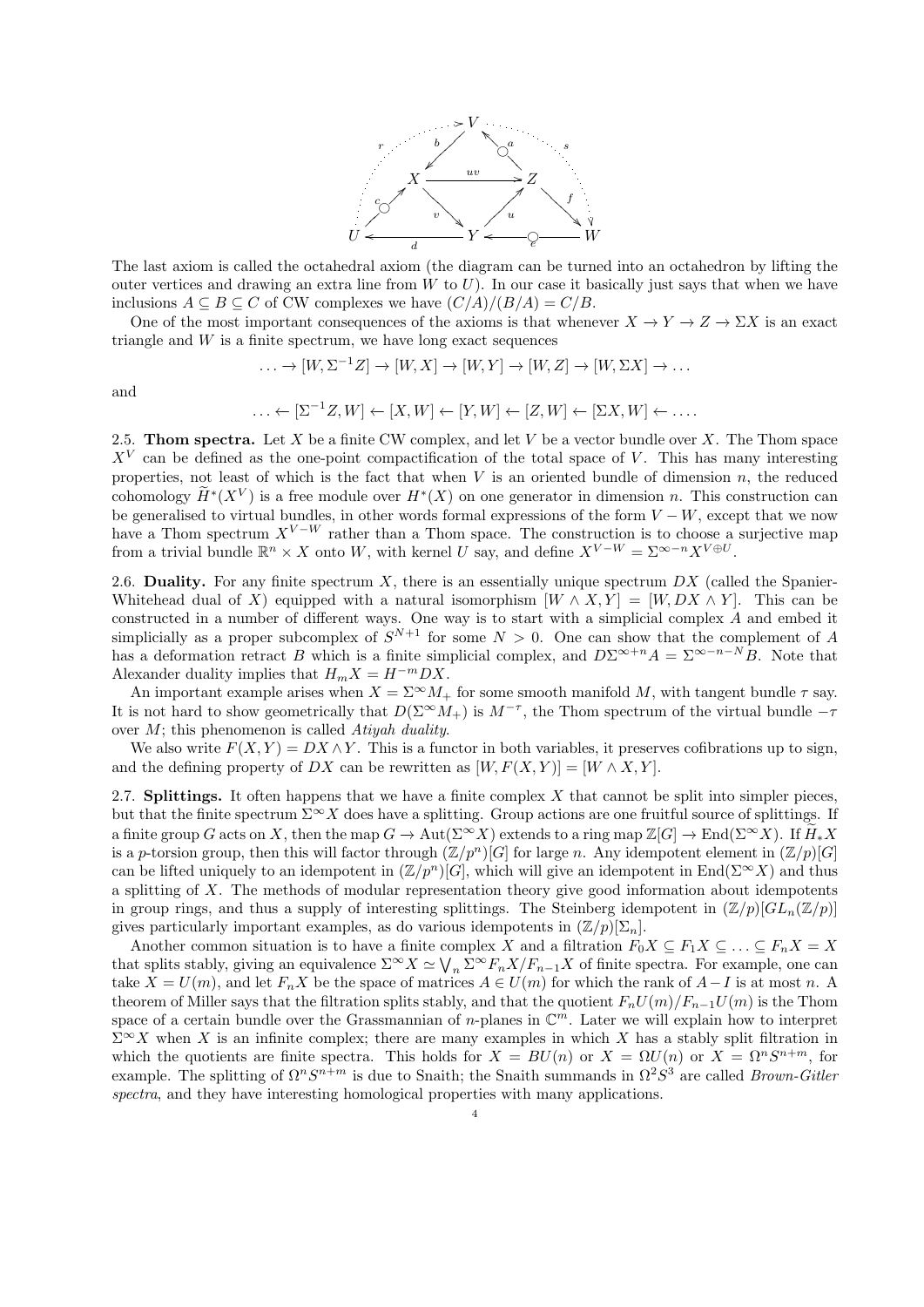#### 3. Cobordism and Morava K-theory

We next outline the theory of complex cobordism, and the results of Hopkins, Devinatz and Smith showing how complex cobordism reveals an important part of the structure of  $\mathcal{F}$ .

Given a space X and an integer  $n \geq 0$  we define a *geometric n-chain* in X to be a compact smooth manifold M (possibly with boundary) equipped with a continuous map  $f: M \to X$ . We regard  $(M_0, f_0)$ and  $(M_1, f_1)$  as equivalent if there is a differomorphism  $g: M_0 \to M_1$  with  $f_1g = f_0$ . We write  $GC_nX$ for the set of equivalence classes, which is a commutative semigroup under disjoint union. We define a differential  $\partial: GC_nX \to GC_{n-1}X$  by  $\partial[M, f] = [\partial M, f]_{\partial M}$ . One can make sense of the homology  $MO_*X =$  $H(GC_*X, \partial)$ , and (because  $\partial(M \times I) = M \amalg M$ ) one finds that  $MO_*X$  is a vector space over  $\mathbb{Z}/2$ . In the case where X is a point, one can use cartesian products to make  $MO_*(\text{point})$  into a graded ring, which is completely described by a remarkable theorem of Thom: it is a polynomial algebra over  $\mathbb{Z}/2$  with one generator  $x_n$  in degree n for each integer  $n > 0$  not of the form  $2^k - 1$ . New perspectives on this answer and the underlying algebra were provided by Quillen [17, 18] and Mitchell [16]. One can also show that  $MO_*X = MO_*(\text{point}) \otimes_{\mathbb{Z}/2} H_*(X;\mathbb{Z}/2)$ , so this construction does not yield new invariants of spaces. This isomorphism gives an obvious way to define  $MO_*X$  when X is a finite spectrum.

The story changes however, if we work with oriented manifolds. This gives groups  $MSO_*X$  with a richer structure; in particular, they are not annihilated by 2. There are various hints that complex manifolds would give still more interesting invariants, but there are technical problems, not least the lack of a good theory of complex manifolds with boundary. It turns out to be appropriate to generalize and consider manifolds with a specified complex structure on the stable normal bundle, known as "stably complex manifolds". The precise definitions are delicate; details are explained in [17], and Buchstaber and Ray [2] have provided naturally occuring examples where the details are important. In any case, one ends up with a ring  $MU_* = MU_*(\text{point})$ , and groups  $MU_*X$  for all spaces X that are modules over it. It is not the case that  $MU_*X = MU_* \otimes_{\mathbb{Z}} H_*X$ . but there is still a suspension isomorphism, which allows one to define  $MU_*X$  when X is a finite spectrum. One finds that this is a generalized homology theory (known as complex cobordism), so it converts cofibre seqences of spectra to long exact sequences of modules. The nilpotence theory of Devinatz, Hopkins and Smith [3, 12, 21] (which will be outlined below) shows that  $MU_*X$  is an extremely powerful invariant of X.

The ring  $MU_*$  turns out to be a polynomial algebra over  $\mathbb Z$  with one generator in each positive even degree. There is no canonical system of generators, but nonetheless, Quillen showed that  $MU_*$  is canonically isomorphic to an algebraically defined object: Lazard's classifying ring for formal group laws [1, 20]. This was the start of an extensive relationship between stable homotopy and formal group theory. The algebra provides many natural examples of graded rings  $A_*$  equipped with a formal group law and thus a map  $MU_* \to A_*$ . It is natural to ask whether there is a generalised homology theory  $A_*(X)$  whose value on a point is the ring  $A_*$ . Satisfactory answers for a broad class of rings  $A_*$  are given in [25], which surveys and consolidates a great deal of much older literature and extends newer ideas from [5]. In particular, we can consider the rings  $K(p,n)_* = \mathbb{F}_p[v_n, v_n^{-1}]$ , where p is prime and  $n > 0$  and  $v_n$  has degree  $2(p^n - 1)$ . This is made into an algebra over  $\dot{MU}_*$  using a well-known formal group law, and by old or new methods, one can construct an associated generalised homology theory  $K(p, n)_*X$ , known as Morava K-theory. It is convenient to extend the definition by putting  $K(p, 0)_*X = H_*(X; \mathbb{Q})$ .

A key theorem of Hopkins, Devinatz and Smith says that if  $f: \Sigma^d X \to X$  is a self-map of a finite spectrum X, and  $K(p,n)_*(f) = 0$  for all primes p and all  $n \geq 0$ , then the iterated composite  $f^m: \Sigma^{md} X \to X$  is zero for large m, or in other words f is composition-nilpotent. They also show that Morava K-theory detects nilpotence in a number of other senses, and give formulations involving the single theory  $MU$  instead of the collection of theories  $K(p, n)$ .

If R is a commutative ring, it is well-known that the ideal of nilpotent elements is the intersection of all the prime ideals, so the Zariski spectrum is unchanged if we take the quotient by this ideal. One can deduce that the classification of certain types of subcategories of the abelian category of R-modules is again insensitive to the ideal of nilpotents. Our category  $\mathcal F$  of finite spectra is triangulated rather than abelian, but nonetheless Hopkins and Smith developed an analogous theory and deduced a classification of the thick subcategories of  $F$ , with many important consequences.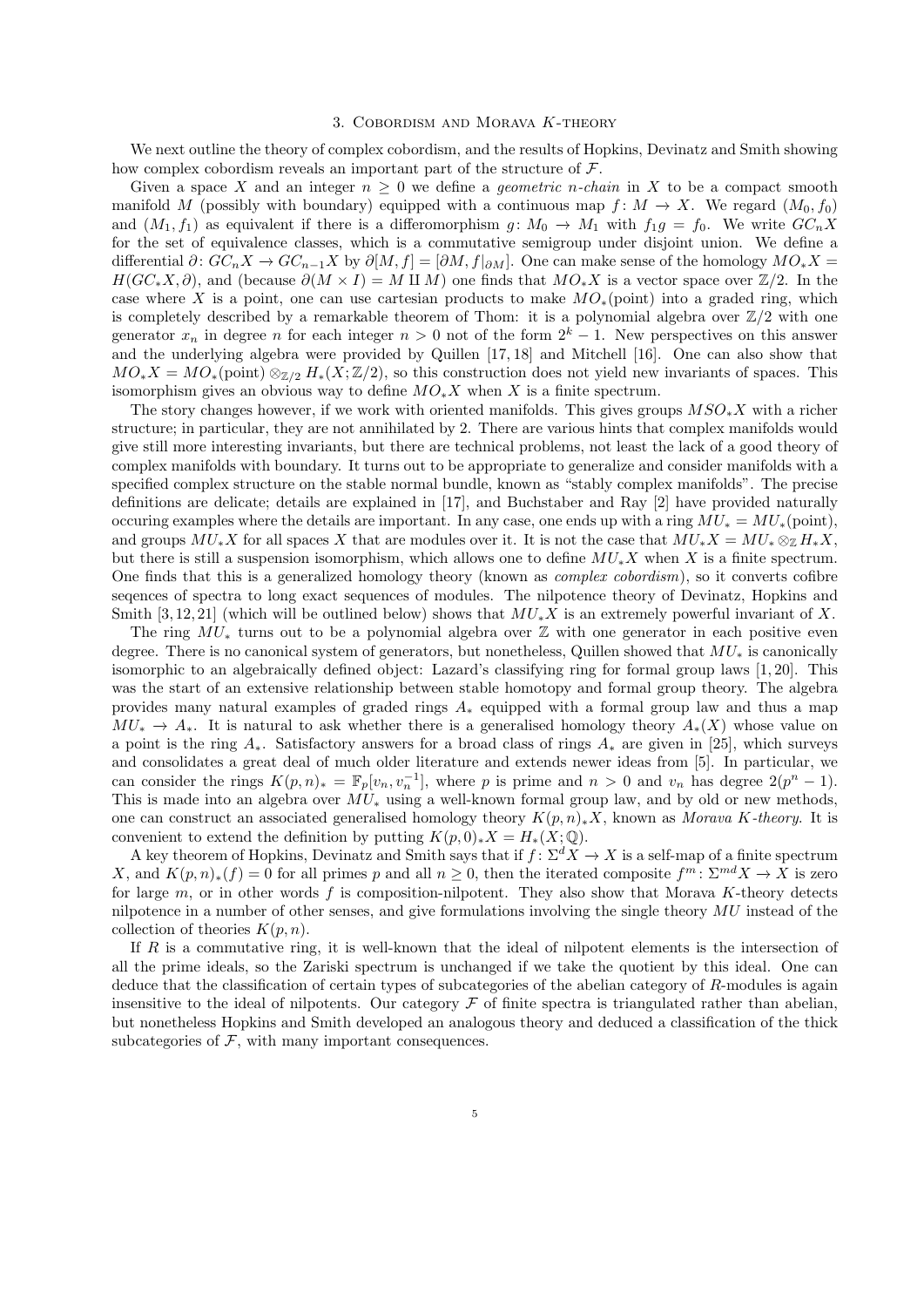### 4. Boardman's category B

It is clearly desirable to have a category  $\mathcal C$  analogous to  $\mathcal F$  but without finiteness conditions. There are various obvious candidates: one could take the Ind-completion of  $\mathcal F$ , or just follow the definition of  $\mathcal F$  but allow infinite CW complexes instead of finite ones. Unfortunately, these categories turn out to have unsatisfactory technical properties. The requirements were first assembled in axiomatic form by Margolis [15]; in outline, they are as follows:

- $\mathcal C$  should be a triangulated category
- Every family  $\{X_{\alpha}\}$  of objects in  $\mathcal C$  should have a coproduct, written  $\bigvee_{\alpha} X_{\alpha}$
- For any  $X, Y \in \mathcal{C}$  there should be functorially associated objects  $X \wedge Y$  and  $F(X, Y)$  making  $\mathcal{C}$  a closed symmetric monoidal category.
- If we let small(C) be the subcategory of objects W for which the natural map  $\bigoplus_{\alpha}[W, X_{\alpha}] \to$  $[W, \bigvee_{\alpha} X_{\alpha}]$  is always an isomorphism, then small(C) should be equivalent to F.

Historically, the work of Margolis came after Boardman's construction of a category  $\beta$  satisfying the axioms, and Adams's explanation [1] of a slightly different way to approach the construction. Margolis conjectured that if C satisfies the axioms then C is equivalent to B. Schwede and Shipley [22] have proved that this is true, provided that C is the homotopy category of a closed model category in the sense of Quillen [4, 19] satisfying suitable axioms. There is also good evidence for the conjecture without this additional assumption. The objects of  $\beta$  are generally called *spectra*, although in some contexts one introduces different words to distinguish between objects in different underlying geometric categories.

Probably the best approach to constructing  $\beta$  is via the theory of *orthogonal spectra*, as we now describe. Let  $V$  denote the category of finite-dimensional vector spaces over  $\mathbb R$  equipped with an inner product. The morphisms are linear isomorphisms that preserve inner products. For any  $V \in \mathcal{V}$  (with  $\dim(V) = n$  say) we write  $S^V$  for the one-point compactification of V; this is homeomorphic to  $S^n$ . An orthogonal spectrum X consists of a functor  $V \to \{\text{based spaces}\}\$ together with maps  $S^U \wedge X(V) \to X(U \oplus V)$  satisfying various continuity and compatibility conditions that we will not spell out. We write  $S$  for the category of orthogonal spectra.

For orthogonal spectra X and Y, the morphism set  $\mathcal{S}(X, Y)$  has a natural topology, and we could define an associated homotopy category by the rule  $[X, Y] = \pi_0 \mathcal{S}(X, Y)$ . Unfortunately, the resulting category is not the one that we want. Instead, we define the homotopy groups of X by the rule  $\pi_k(X) = \lim_{N} \pi_{k+N}(X(\mathbb{R}^N)).$ We then say that a map  $f: X \to Y$  is a weak equivalence if  $\pi_*(f): \pi_*(X) \to \pi_*(Y)$  is an isomorphism. We now construct a new category  $Ho(S)$  by starting with S and adjoining formal inverses for all weak equivalences. It can be shown that this is equivalent to  $\beta$  (or can be taken as the definition of  $\beta$ ).

This process of adjoining formal inverses can be subtle. To manage the subtleties, we need the theory of model categories in the sense of Quillen [4, 10]. In particular, this will show that  $H_0(S)(X, Y) = \pi_0 S(X, Y)$ for certain classes of spectra  $X$  and  $Y$ ; this is enough to get started with computations and prove that Margolis's axioms are satisfied.

Given orthogonal spectra X, Y and Z, a pairing from X and Y to Z consists of maps  $\alpha_{U,V}$ :  $X(U) \wedge Y(V) \rightarrow$  $Z(U \oplus V)$  satisfying some obvious compatibility conditions. One can show that there is an orthogonal spectrum  $X \wedge Y$  such that pairings from X and Y to Z biject with morphisms from  $X \wedge Y$  to Z. This construction gives a symmetric monoidal structure on  $S$ . This in turn gives rise to a symmetric monoidal structure on  $Ho(S)$ ; however, there are some hidden subtleties in this step, which again are best handled by the general theory of model categories. One consequence is that the topology of the classifying space of the symmetric group  $\Sigma_k$  is mixed in to the structure of the k-fold smash product  $X^{(k)} = X \wedge \cdots \wedge X$ .

A ring spectrum is an object  $R \in Ho(\mathcal{S})$  equipped with a unit map  $\eta: S^0 \to R$  and a multiplication map  $\mu: R \wedge R \to R$  such that the following diagrams in Ho(S) commute:

$$
R \wedge R \wedge R \xrightarrow{\mu \wedge 1} R \wedge R
$$
\n
$$
R \wedge R \xrightarrow{\mu \wedge 1} R \wedge R \xrightarrow{\eta \wedge 1} R \wedge R \xrightarrow{1 \wedge \eta} R
$$
\n
$$
R \wedge R \xrightarrow{\mu} R
$$
\n
$$
B \wedge R \xrightarrow{\mu} R
$$
\n
$$
B
$$
\n
$$
B
$$
\n
$$
B
$$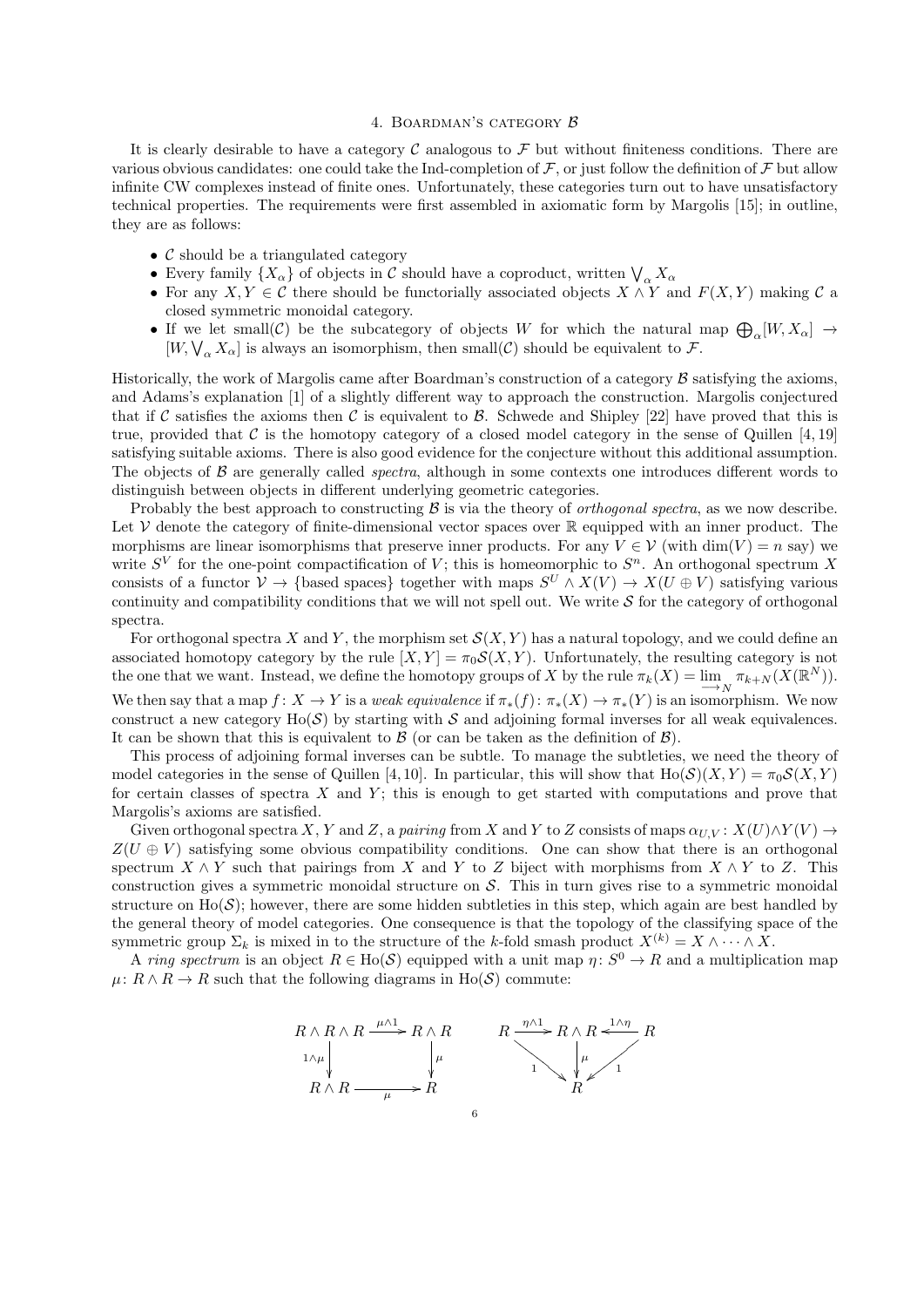Because we now have a good underlying geometric category  $S$ , we can formulate a more precise notion: a strict ring spectrum is an object  $R \in \mathcal{S}$  equipped with morphisms  $S^0 \stackrel{\eta}{\to} R \stackrel{\mu}{\leftarrow} R \wedge R$  such that the above diagrams commute in  $S$  (not just in Ho( $S$ )).

The symmetric monoidal structure on S includes a natural map  $\tau_{XY}: X \wedge Y \to Y \wedge X$ . We say that a strict ring spectrum R is *strictly commutative* if  $\mu \circ \tau_{RR} = \mu$ . This is a surprisingly stringent condition, with extensive computational consequences.

## 5. Examples of spectra

Some important functors that construct objects of  $\beta$  are as follows:

(a) For any based space X there is a suspension spectrum  $\Sigma^{\infty}X \in \mathcal{B}$ , whose homotopy groups are given by  $\pi_n \Sigma^{\infty} X = \pi_n^S X = \lim_{k \to \infty} \pi_{n+k} \Sigma^k X$ . The relevant orthogonal spectrum is just  $(\Sigma^{\infty} X)(V) =$  $S^V \wedge X$ .

We will mention one important example of infinite complexes X and Y for which  $[\Sigma^{\infty} X, \Sigma^{\infty} Y]$ is well-understood. Let G be a finite group, with classifying space  $BG$ . Let  $AG^+$  be the set of isomorphism classes of finite sets with a G-action. We can define addition and multiplication on  $AG^+$  by  $[X] + [Y] = [X \amalg Y]$  and  $[X][Y] = [X \times Y]$ . There are no additive inverses, but we can formally adjoin them to get a ring called  $AG$ , the Burnside ring of  $G$ ; this is not hard to work with explicitly. There is a ring map  $\epsilon: AG \to \mathbb{Z}$  defined by  $\epsilon([X]-[Y]) = |X|-|Y|$ , with kernel I say. We then have a completed ring  $\widehat{A}G = \lim_{n \to \infty} AG/I^n$ . The Segal conjecture (which was proved by Carlsson) gives an isomorphism  $\widehat{A}G \simeq [\Sigma^{\infty}BG_+, \Sigma^{\infty}S^0]$ . One can deduce a description of  $[\Sigma^{\infty}BG_+, \Sigma^{\infty}BH_+]$ in similar terms for any finite group H.

(b) For any virtual vector bundle V over any space X, there is a Thom spectrum  $X^V \in \mathcal{B}$ . In particular, if V is the tautological virtual bundle (of virtual dimension zero) over the classifying space  $BU$ , then there is an associated Thom spectrum, normally denoted by  $MU$ . This has the property that the groups  $MU_*X$  (as in Section 3) are given by  $\pi_*(MU \wedge \Sigma^{\infty} X_+)$  (this is proved by a geometric argument, and is essentially the first step in the calculation of  $MU_*$ ). One can construct MU (and also MO and MSO) as strictly commutative ring spectra.

Bott periodicity gives an equivalence  $BU \simeq \Omega SU$ , and the filtration of  $\Omega SU$  by the subspaces  $\Omega SU(k)$  gives a filtration of MU by subspectra  $X(m)$ , which are important in the proof of the Hopkins-Devinatz-Smith nilpotence theorem. There are models of these homotopy types that are strict ring spectra, but they cannot be made commutative.

- (c) For any generalized cohomology theory  $A^*$ , there is an essentially unique spectrum  $A \in \mathcal{B}$  with  $A^n X = [\Sigma^\infty X_+, \Sigma^n A]$  for all spaces X and  $n \in \mathbb{Z}$ . Similarly, for any generalized homology theory  $B_*$ , there is an essentially unique spectrum  $B \in \mathcal{B}$  with  $B_n X = \pi_n(B \wedge \Sigma^\infty X_+)$  for all spaces X and  $n \in \mathbb{Z}$ . These facts are known as *Brown representability*; the word "essentially" hides some subtleties.
- (d) In particular, for any abelian group A there is an Eilenberg-MacLane spectrum  $HA \in \mathcal{B}$  such that  $[\Sigma^{\infty} X_+, \Sigma^n H A] = H^n(X; A)$  and  $\pi_n(H A \wedge \Sigma^{\infty} X_+) = H_n(X; A)$ . If A is a commutative ring, then HA is a strictly commutative ring spectrum. It is common to consider the case  $A = \mathbb{Z}/2$ . Here it can be shown that

$$
\pi_*((H\mathbb{Z}/2)\wedge(H\mathbb{Z}/2))=\mathbb{Z}/2[\xi_1,\xi_2,\xi_3,\dots],
$$

with  $|\xi_k| = 2^k - 1$ . This is known as the *dual Steenrod algebra*, and denoted by  $A_*$ . The dual group  $\mathcal{A}^k = \text{Hom}(\mathcal{A}_k, \mathbb{Z}/2)$  can be identified with  $[H\mathbb{Z}/2, \Sigma^k H\mathbb{Z}/2]$ , so these groups again form a graded ring (under composition), called the Steenrod algebra. This ring is noncommutative, but its structure can be described quite explicitly. It is important, because the mod 2 cohomology of any space (or spectrum) has a natural structure as an  $\mathcal{A}^*$ -module. There is a similar story for mod p cohomology when  $p$  is an odd prime, but the details are a little more complicated.

(e) Another consequence of Brown representability is that there is a spectrum  $I \in \mathcal{B}$  such that  $[X, I] \simeq$  $\text{Hom}(\pi_0 X, \mathbb{Q}/\mathbb{Z})$  for all  $X \in \mathcal{B}$ . This is called the *Brown-Comenetz dual* of  $S^0$ ; it is geometrically mysterious, and a fertile source of counterexamples.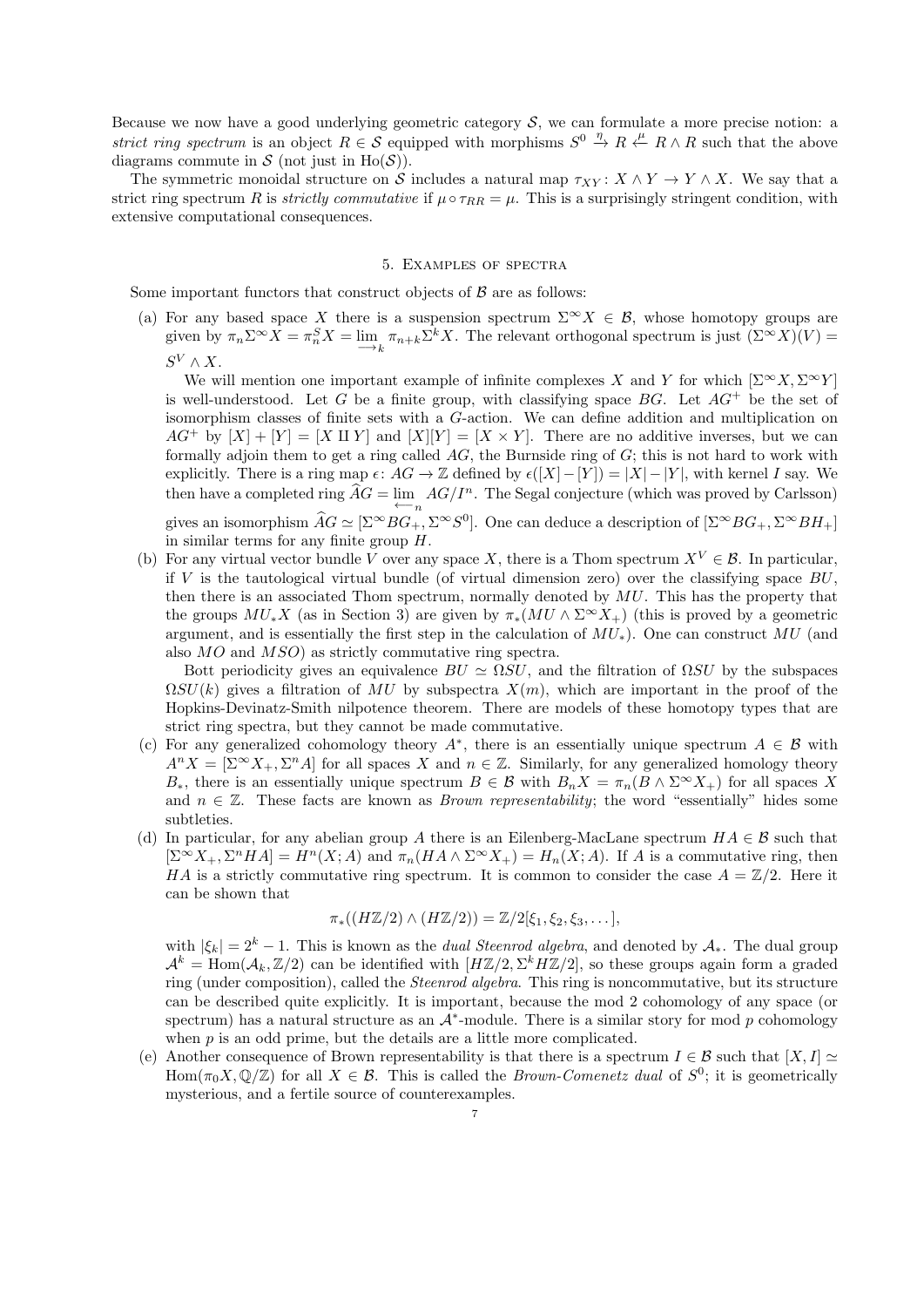(f) If  $M_*$  is a flat module over  $MU_*$ , then the functor  $X \mapsto M_* \otimes_{MU_*} MU_*X$  is a homology theory, so there is a representing spectrum M with  $\pi_*(M \wedge X) = M_* \otimes_{MU_*} MU_*X$ . The Landweber exact functor theorem shows that flatness is not actually necessary: a weaker condition called Landweber exactness will suffice. This condition is formulated in terms of formal group theory, and is often easy to check in practice.

Often  $M_*$  is a ring, and the  $MU_*$ -module structure arises from a ring map  $MU_* \to M_*$ , which corresponds (by Quillen's description of  $MU_*$ ) to a formal group law over  $M_*$ .

Important examples include the Johnson-Wilson spectra  $E(p, n)$ , with  $E(p, n)_* = \mathbb{Z}_{(p)}[v_1, \ldots, v_n][v_n^{-1}]$ (where  $|v_k| = 2(p^k - 1)$ ). This has a canonical formal group law, which we will not describe here. The ring  $K(p,n)_* = \mathbb{Z}/p[v_n, v_n^{-1}]$  is naturally a quotient  $E(p,n)_*/I_n$ , where  $I_n = (p, v_1, \ldots, v_{n-1})$ . It it is not Landweber exact, but a corresponding spectrum  $K(p, n)$  can be constructed by other means. It is also useful to consider the completed spectra  $\widehat{E}(p, n)$  with

$$
\pi_* (\widehat{E}(p,n)) = (E(p,n)_*)_{I_n}^{\wedge} = \mathbb{Z}_p [v_1,\ldots,v_{n-1}][v_n^{\pm 1}].
$$

This is again Landweber exact.

When  $M_*$  is a ring, one might hope to find a model of this homotopy type that is actually a strict ring spectrum, preferably strictly commutative. Unfortunately, this does not work very well. Often there will be uncountably many different ways to make  $M$  into a strict ring spectrum, with no way to pick out a preferred choice. Moreover, there will often not be any choice that is strictly commutative. However, by a theorem of Hopkins and Miller, there is an essentially unique strictly commutative model for  $\widehat{E}(p, n)$ . The reason why this case is special involves quite deep aspects of the algebraic theory of formal groups.

- (g) For any small symmetric monoidal category category A, there is a K-theory spectrum  $K(\mathcal{A}) \in$ B. Computationally, this is very mysterious, apart from the fact that it is always connective (ie  $\pi_n K(\mathcal{A}) = 0$  for  $n < 0$  and  $\pi_0 K(\mathcal{A})$  is the group completion of the monoid of connected components in A. Thomason has shown [23] that for every connective spectrum X there exists A with  $K(\mathcal{A}) \simeq X$ .
	- If A is the category of finite sets and isomorphisms, then  $K(\mathcal{A}) = \Sigma^{\infty} S^{0}$ .
	- Let G be a finite group, and let A be the category of finite G-sets and isomorphisms. Let  $\mathcal{A}_f$ (resp  $\mathcal{A}_t$ ) be the subcategory of free (resp. transitive) G-sets. Then  $K(\mathcal{A}) = \Sigma^{\infty} B(\mathcal{A}_t)_+$ , which can also be described as the wedge over the conjugacy classes of subgroups  $H \leq G$  of the spectra  $\Sigma^{\infty}BW_GH_+$ , or as the fixed point spectrum of the G-equivariant sphere spectrum in the sense of Lewis-May-Steinberger [14]. On the other hand,  $K(\mathcal{A}_f) = \Sigma^{\infty} BG_+$ .
	- Work of Kathryn Lesh can be interpreted as exhibiting symmetric monoidal categories  $\mathcal{M}_n$  (of "finite multisets with multiplicities at most  $n$ ") whose K-theory is the n'th symmetric power of  $\Sigma^\infty S^0$ .
	- If A is the symmetric monoidal category with object set  $\mathbb N$  and only identity morphisms, then  $K(A) = H\mathbb{Z}$ .
	- One can set up a category  $A$ , whose objects are smooth compact closed 1-manifolds, and whose morphisms are cobordisms between them. With the right choice of details, the  $K$ -theory spectrum  $K(\mathcal{A})$  is then closely related to the classifying space of the stable mapping class group, and an important theorem of Madsen and Weiss can be interpreted as saying that  $K(\mathcal{A})$  is the Thom spectrum of the negative of the tautological bundle over  $\mathbb{C}P^{\infty}$ , up to adjustment of  $\pi_{-2}$ .
	- If R is a commutative ring and  $\mathcal A$  is the category of finitely generated projective R-modules, then  $K(\mathcal{A})$  is the algebraic K-theory spectrum usually denoted by  $K(R)$ . Even in the case  $R = \mathbb{Z}$ , this contains a great deal of arithmetic information. By rather different methods one can construct spectra called  $THH(R)$  and  $TC(R)$  (topological Hochschild homology and topological cyclic homology) that approximate  $K(R)$ ; there is an extensive literature on these approximations. The definitions can be set up in such a way that the spectra  $K(R)$ ,  $THH(R)$ and  $TC(R)$  are all strictly commutative ring spectra.
- (h) The above construction can be modified slightly to take account of a topology on the morphism sets of A. We can then feed in the category of finite-dimensional complex vector spaces and isomorphisms (or a skeleton thereof) to get a spectrum known as  $kU$ , the connective complex K-theory spectrum, with a homotopy element  $u \in \pi_2 kU$  such that  $\pi_* kU = \mathbb{Z}[u]$ . This has the property that for finite complexes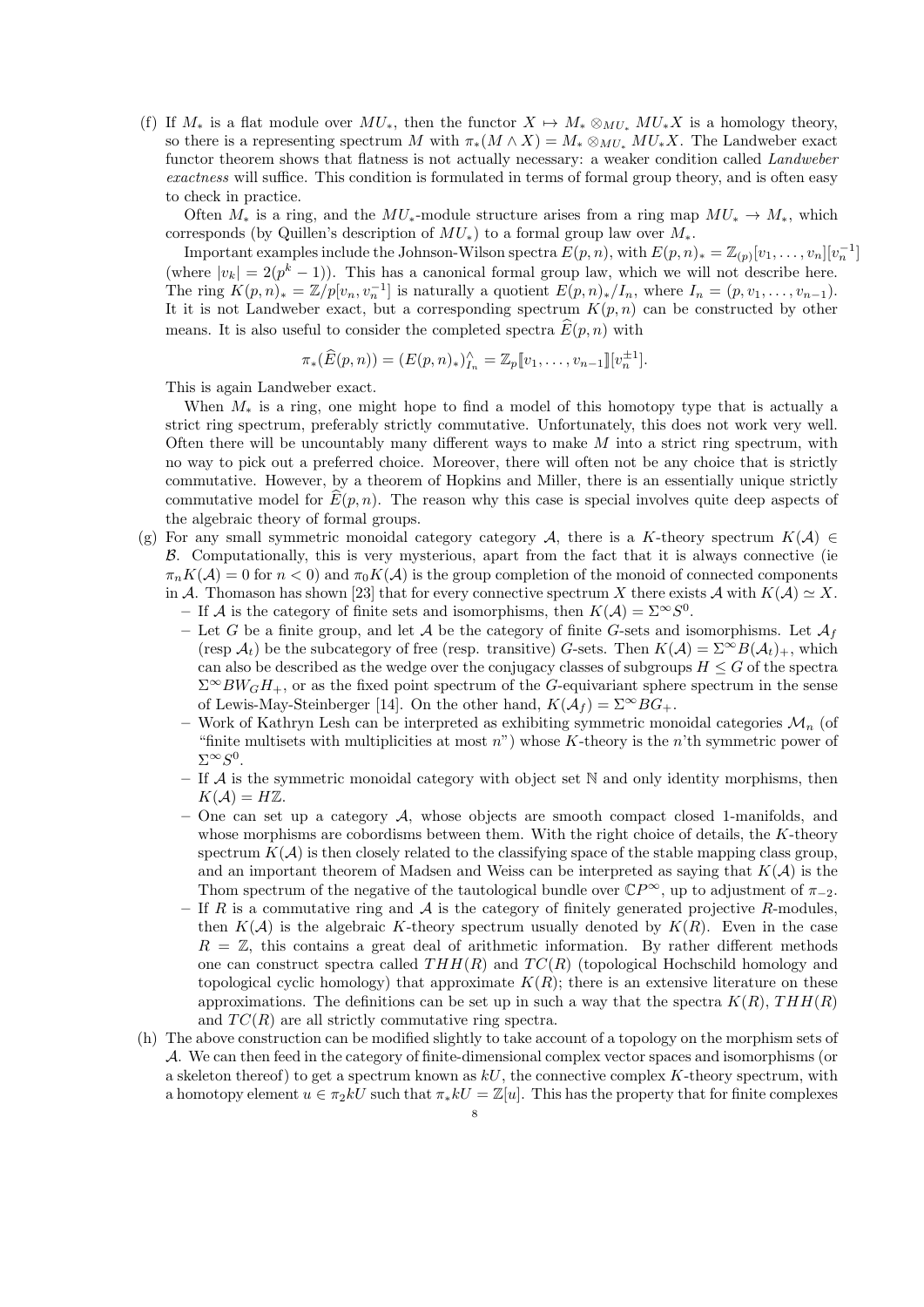X, the group  $kU^0X = \left[\sum_{k=1}^{\infty} X_{+k}kU\right]$  is the group completion of the monoid of isomorphism classes of complex vector bundles on  $X$ , or in other words the K-theory of X as defined by Grothendieck. By a colimit construction, one can build a periodized version called KU with  $\pi_* KU = \mathbb{Z}[u, u^{-1}]$ . There are direct constructions of  $kU$  and  $KU$  using Bott periodicity rather than symmetric monoidal categories. There are also constructions with a more analytic flavour, based on spaces of Fredholm operators and so on. Both kU and KU are strictly commutative ring spectra.

The infinite complex projective space  $\mathbb{C}P^{\infty}$  is well-known to be a commutative group up to homotopy. Using this, one can make the spectrum  $R = \Sigma^{\infty}(\mathbb{C}P^{\infty})_+$  into a ring spectrum. The standard identification  $\mathbb{C}P^1 = S^2$  gives rise to an element  $v \in \pi_2(R)$ , and we can use a homotopy colimit construction to invert this element, giving a new ring spectrum  $R[v^{-1}]$ . It is a theorem of Snaith that  $R[v^{-1}]$  is homotopy equivalent to KU.

Let  $F$  be a functor from based spaces to based spaces. Under mild conditions, we can use the homeomorphism  $S^1 \wedge S^n \to S^{n+1}$  to get a map

$$
S^1 \to \mathrm{Map}(S^n, S^{n+1}) \xrightarrow{F} \mathrm{Map}(FS^n, FS^{n+1}),
$$

and thus an adjoint map  $\Sigma FS^n \to FS^{n+1}$ . This gives a sequence of spectra  $\Sigma^{-n}\Sigma^{\infty} FS^n$ , whose homotopy colimit (in a suitable sense) is denoted by  $D_1F$ . This is called the *linearization* or first Goodwillie derivative of F. Goodwillie  $[7-9]$  has set up a "calculus of functors" in which the higher derivatives are spectra  $D_nF$  with an action of  $\Sigma_n$ . (The slogan is that where the ordinary calculus of functions has a denominator of n!, the calculus of functors will take coinvariants under an action of  $\Sigma_n$ .) Even the derivatives of the identity functor are interesting; they fit in an intricate web of relationships with partition complexes, symmetric powers of the sphere spectrum, Steinberg modules and so on. There are other versions of calculus for functors from other categories to spaces, with applications to embeddings of manifolds, for example.

(j) A Moore spectrum is a spectrum X for which  $\pi_n(X) = 0$  when  $n < 0$  and  $H_n(X) = 0$  when  $n > 0$ . Let H be the category of Moore spectra. The functor  $H_0: \mathcal{H} \to Ab$  is then close to being an equivalence: for any  $X, Y \in \mathcal{H}$  there is a natural short exact sequence

$$
Ext(H_0(X), H_0(Y))/2 \to [X, Y] \to Hom(\pi_0(X), \pi_0(Y)).
$$

Moreover, given any abelian group  $A$  there is a Moore spectrum  $SA$  (unique up to non-canoncal isomorphism) with  $H_0(SA) \simeq A$ .

(k) Let C be an elliptic curve over a ring k. (Number theorists are often interested in the case where  $k$ is a small ring like  $\mathbb{Z}$ , but it is also useful to consider larger rings like  $\mathbb{Z}[\frac{1}{6}, c_4, c_6] [(c_6^2 - c_4^3)^{-1}]$  that have various universal properties in the theory of elliptic curves.) From this we obtain a formal group  $\hat{C}$ , which can be thought of as the part of C infinitesimally close to zero. It often happens that there is a spectrum E that corresponds to  $\hat{C}$  under the standard dictionary relating formal groups to cohomology theories. Spectra arising in this way are called elliptic spectra. The details are usually adjusted so that  $\pi_*(E) = k[u, u^{-1}]$  with  $k = \pi_0(E)$  and  $u \in \pi_2(E)$ . In many cases E can be constructed using the Landweber Exact Functor Theorem, as in (f).

The spectrum  $TMF$  (standing for *topological modular forms*) "wants to be" the universal example of an elliptic spectrum. It is not in fact an elliptic spectrum, but it is close to being one, and it admits a canonical map to every elliptic spectrum. If we let  $MF_*$  denote the group of integral modular forms as defined by number theorists (graded so that forms of weight  $k$  appear in degree  $2k$ ) then we have

$$
\pi_*(TMF)[\tfrac{1}{6}] = \mathbb{Z}[\tfrac{1}{6}, c_4, c_6] [(c_6^2 - c_4^3)^{-1}] = MF_*[\tfrac{1}{6}].
$$

The significance of the number 6 here is that 2 and 3 are the only primes that can divide  $|\text{Aut}(C)|$ , for any elliptic curve C. If we do not invert 6 then the homotopy groups  $\pi_*(TMF)$  are completely known, but different from  $MF_*$  and too complex to describe here.

There is a dense network of partially understood interactions between elliptic spectra, conformal field theories, vertex operator algebras, chiral differential operators and mathematical models of string theory. It seems likely that some central aspects of this picture remain to be discovered.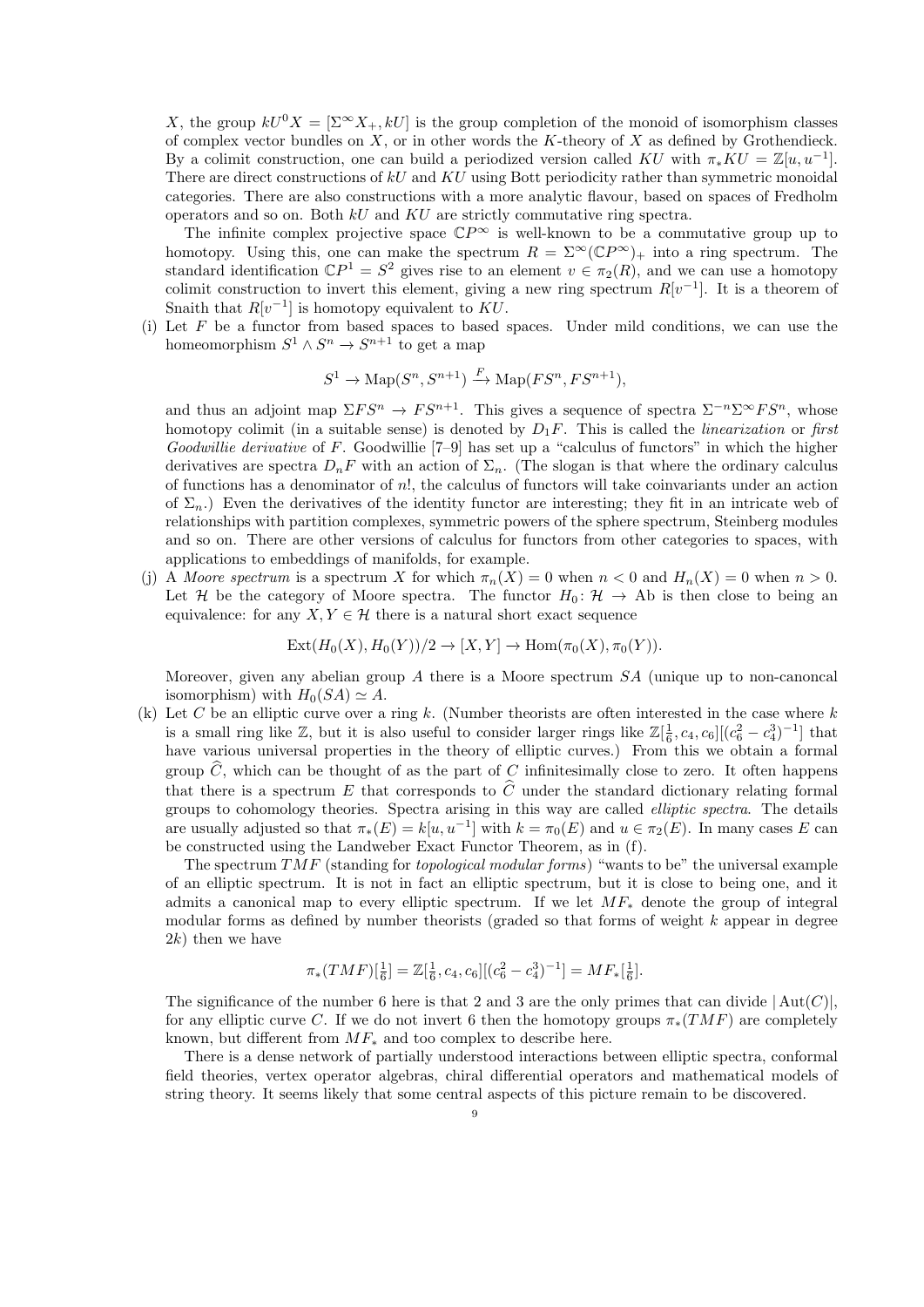Under (g) we discussed the algebraic K-theory spectrum  $K(R)$  associated to to a commutative ring R. The construction can be generalised to define  $K(R)$  when R is a commutative ring spectrum; in particular, we can define  $K(kU)$ . Rognes and Ausoni have found evidence of a relationship between  $K(kU)$  and  $TMF$ , but many features of this remain obscure.

- (1) Let R be a strictly commutative ring spectrum, so for any space X we have a ring  $R^0(X)$  =  $[\Sigma^{\infty} X_+, R]$ , and a group of units  $R^0(X)^{\times}$ . It can be shown that there is a spectrum  $gl_1(R)$  such that  $R^0(X)^\times = [\Sigma^\infty X_+, gl_1(R)]$  for all X. By taking  $X = S^n$  we see that  $\pi_n(gl_1(R)) = \pi_n(R)$  for  $n > 0$ , but  $H_*(ql_1(R))$  is not closely related to  $H_*(R)$ , and many aspects of the topology of  $gl_1(R)$ are mysterious, even in the case  $R = S^0$ .
- (m) The notion of Bousfield localisation provides an important way to construct new spectra from old. The simplest kinds of Bousfield localisations are the arithmetic ones: if  $X$  is a spectrum and  $p$ is a prime number then there are spectra and maps  $X[\frac{1}{p}] \stackrel{i}{\leftarrow} X \stackrel{j}{\rightarrow} X_{(p)}$  such that i induces an isomorphism

$$
\pi_*(X)[\tfrac{1}{p}] = \pi_*(X) \otimes \mathbb{Z}[\tfrac{1}{p}] \to \pi_*(X[\tfrac{1}{p}])
$$

and  $i$  induces an isomorphism

$$
\pi_*(X)_{(p)} = \pi_*(X) \otimes \mathbb{Z}_{(p)} \to \pi_*(X_{(p)}).
$$

Similarly, there is a map  $X \to X\mathbb{Q}$  inducing  $\pi_*(X) \otimes \mathbb{Q} \simeq \pi_*(X\mathbb{Q})$ . These properties characterise  $X[\frac{1}{p}], X(p)$  and  $X\mathbb{Q}$  up to canonical homotopy equivalence. Along similar lines, there is a p-adic completion map  $X \to X_p^{\wedge}$ . If each homotopy group  $\pi_k(X)$  is finitely generated, then we just have  $\pi_k(X_p^{\wedge}) = \pi_k(X_p^{\wedge}) = \pi_k(X) \otimes \mathbb{Z}_p$ . In the infinitely generated case the picture is more complicated, but still well-understood.

Next, for any spectrum E there is a functor  $L_E: \mathcal{B} \to \mathcal{B}$  and a natural map  $i: X \to L_E X$ characterised as follows: the induced map  $E_*i: E_*X \to E_*L_EX$  is an isomorphism, and if  $f: X \to Y$ is such that  $E_*f$  is an isomorphism, then there is a unique map  $g: Y \to L_E X$  with  $gf = i$ . The spectrum  $L_E X$  is called the *Bousfield localisation* of X with respect to E, and we say that X is E-local if the map  $X \to L_E X$  is a homotopy equivalence. The slogan is that the category  $\mathcal{B}_E$ of E-local spectra is the part of stable homotopy theory that is visible to E. Apart from the arithmetic completions and localisations, the most important cases are the chromatic localisations  $L_{E(p,n)}$  and  $L_{K(p,n)}$ , which have been studied intensively [24], building on the Nilpotence Theorem and its consequences.

(n) The theory of surgery aims to understand compact smooth manifolds by cutting them into simpler pieces and reassembling the pieces. A key ingredient is as follows: if we have an *n*-dimensional manifold with an embedded copy of  $S^{i-1} \times B^j$  (where  $i+j = n+1$ ), then we can remove the interior to leave a manifold with boundary  $S^{i-1} \times S^{j-1}$ , then glue on a copy of  $B^i \times S^{j-1}$  to obtain a new closed manifold M'. If the original copy of  $S^{i-1} \times B^j$  is chosen appropriately, then the cohomology of  $M'$  will be smaller than that of M. By iterating this process, we hope to convert M to  $S<sup>n</sup>$ . There are various obstructions to completing this process (and similar processes for related problems), and it turns out that these can be encoded as problems in stable homotopy theory. Cobordism spectra such as MSO play a role, as do the spectra kO and  $gl_1(S^0)$ . When the dimension n is even and M is oriented, the multiplication map  $H^{n/2}(M) \otimes H^{n/2}(M) \to H^n(M) = \mathbb{Z}$  gives a bilinear form on  $H^{n/2}(M)$ , which is symmetric or antisymmetric depending on the parity of  $n/2$ . Because of this, it turns out that we need to consider a kind of K-theory of abelian groups equipped with a bilinear form. This is known as  $L$ -theory. There are various different versions, depending on details that we have skipped over. One of them gives a strictly commutative ring spectrum L with  $\pi_*(L) = \mathbb{Z}[x, y]/(2x, x^2)$ , where  $|x| = 2$  and  $|y| = 4$  (so for  $k \geq 0$  we have  $\pi_{4k}(L) = \mathbb{Z}.y^k$ and  $\pi_{4k+2}(L) = (\mathbb{Z}/2) \cdot y^k x$ . There is a canonical map  $\sigma \colon MSO \to L$  of strictly commutative ring spectra. For an oriented manifold M of dimension 4k, the cobordism class  $[M]$  gives an element of  $\pi_{4k}(MSO)$ , so we must have  $\sigma_{*}([M]) = d.y^k$  for some integer d. This integer is just the signature of the symmetric bilinear form on  $H^{2k}(M;\mathbb{R})$ .